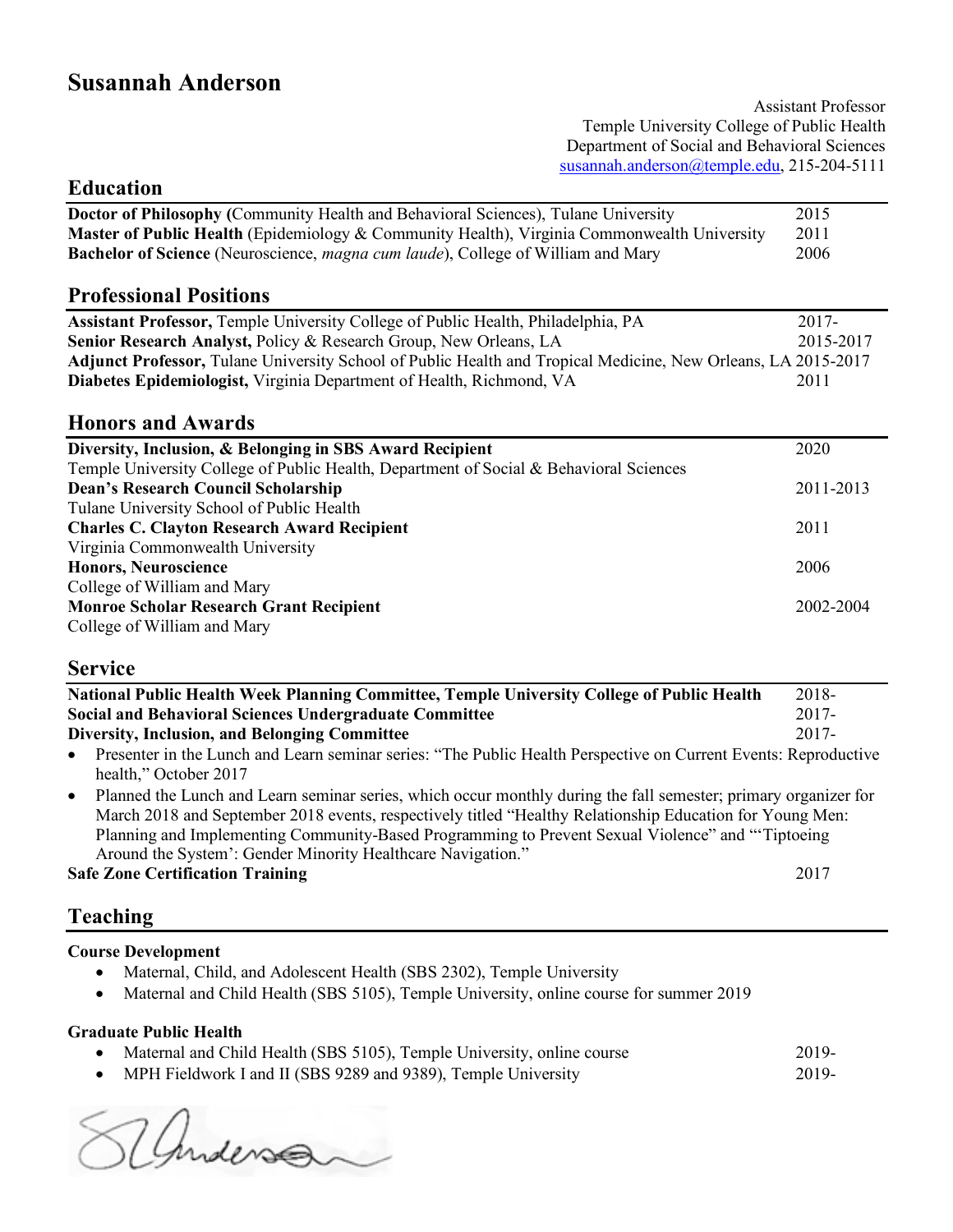#### **Undergraduate Public Health**

| Internship II (SBS 4185), Temple University                                                                                                                                                                                                                                                                                        | 2019-             |
|------------------------------------------------------------------------------------------------------------------------------------------------------------------------------------------------------------------------------------------------------------------------------------------------------------------------------------|-------------------|
| Maternal, Child, and Adolescent Health (SBS 2302), Temple University<br>٠                                                                                                                                                                                                                                                          | 2018-             |
| Internship I (SBS 3185), Temple University                                                                                                                                                                                                                                                                                         | 2018-             |
| Health Psychology (SBS 2103), Temple University                                                                                                                                                                                                                                                                                    | $2017 -$          |
| Program Planning (SBS 3496 & SBS 3596), Temple University<br>$\bullet$                                                                                                                                                                                                                                                             | $2017 -$          |
| Introduction to Public Health (SPHU 1010), Tulane University<br>$\bullet$                                                                                                                                                                                                                                                          | 2016-2017         |
| Social and Behavioral Perspectives in Public Health (SPHU 3110), Tulane University                                                                                                                                                                                                                                                 | 2016              |
| Leadership & Ethics in Public Health (SRVC 4890), Tulane University                                                                                                                                                                                                                                                                | 2014-2017         |
| Public Health, Public Policy, and Social Justice, Bard Early College New Orleans (BECNO)                                                                                                                                                                                                                                           | 2014-2015         |
| <b>Teaching Assistant (Tulane University)</b><br>Introduction to Public Health (SPHU 1010)<br>Maternal and Child Health (GCHB 6510)<br>Child Health and Development (GCHB 6460)<br>Introduction to Social and Behavioral Health (GCHB 6030)<br>Training Methodologies for Health Professionals in Developing Countries (GCHB 6800) | 2011-2015         |
| <b>Primary and Secondary Schools</b><br>Life Science and Reading Teacher, Life Science Content Leader, Fairfield Middle School, Virginia<br>Instructor, Faison School for Autism, Richmond, VA                                                                                                                                     | 2006-2009<br>2003 |

# **Publications: Journal Articles**

Anderson, S., Henley, C., Lass, K., Burgess, S., & Jenner, E. (2019). Improving engagement in HIV care using a datato-care and patient navigation system in Louisiana. *Journal of the Association of Nurses in AIDS Care.* doi: 10.1097/JNC.0000000000000150

Anderson, S., Jenner, E., Lass, K., & Burgess, S. (2017). Perspectives of HIV clinic staff on the implementation of a client financial incentives program targeting viral suppression. *Journal of the Association of Nurses in AIDS Care, 28*(5), 770-783.

Kennedy, M., Bishop, D., Anderson, S, & Heyward, M. (2017). Recruiting older African-American women for a cancer screening message trial: Theory, GIS maps, and church entrée. *Medical Research Archives, 5*(11)*.* 

Anderson, S., & Mezuk, B. (2015). Positive youth development and participation in an Urban Debate League: Results from Chicago Public Schools, 1997-2007. *The Journal of Negro Education*, *84*(3), 362-378.

Anderson, S. & Mezuk, B. (2012). Participating in a policy debate program and academic achievement among at-risk adolescents in an urban public school district: 1997–2007. *Journal of Adolescence, 35*(5), 1225-1235.

# **Publications: Evaluation Reports**

Jenner, E., Anderson, S., & Ullman, C. (2016). Plan4Health: Capacity-building Coalition Interviews – Findings from Cohort Two. The Policy & Research Group.

Jenner, E., Anderson, S., & Smith, T. (2016). American Planning Association and American Public Health Association: Plan4Health – Annual Report. The Policy & Research Group.

Jenner, E., Anderson, S., & Smith, T. (2016). American Public Health Association – Healthiest Cities & Counties Challenge: Applicant Experience Report. The Policy & Research Group.

almensen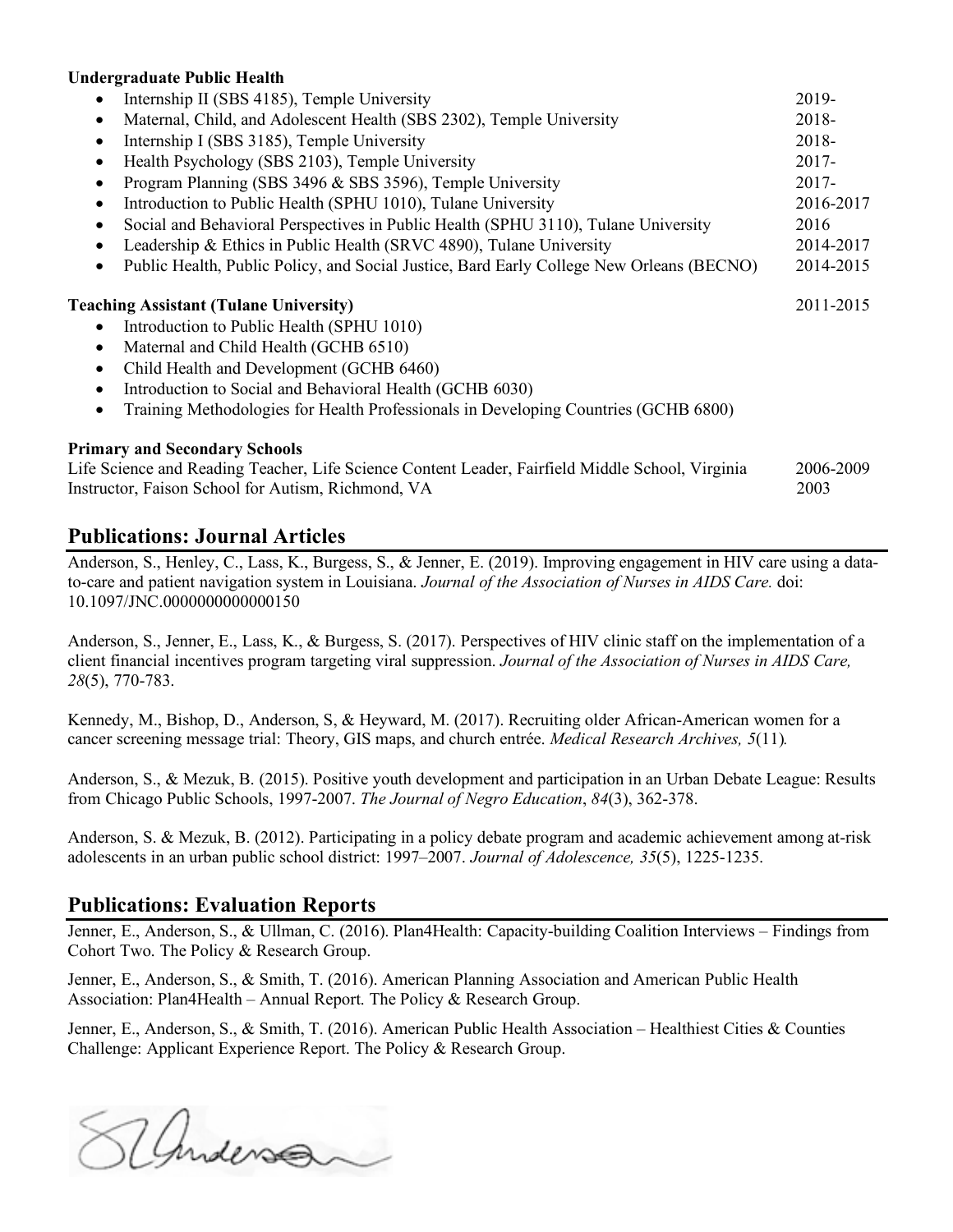Jenner, E., Anderson, S., & Ullman, C. (2015). American Public Health Association Provision of Technical and Capacity Building Assistance: Annual Report. The Policy & Research Group.

Jenner, E., Anderson, S., & Ullman, C. (2016). American Public Health Association Affiliate Accreditation Initiative: Case Study Report. The Policy & Research Group.

Jenner, E., Anderson, S. & Mason, E. (2016). Big Buddy After-School Program Evaluation Report. The Policy & Research Group.

Jenner, E., Anderson, S. & Mason, E. (2016). Big Buddy Level UP! Mentoring and Workforce Development Program Evaluation Report. The Policy & Research Group.

Jenner, E., Anderson, S. & Ullman, C. (2016). Baboquivari Unified School District: The Wisdom Project Impact Evaluation Report. The Policy & Research Group.

Jenner, E., Anderson, S., & Naugle, K. (2015). Care and Prevention in the United States Demonstration Project: Health Models Qualitative Report. The Policy & Research Group.

Jenner, E., Anderson, S., Lass, K., & Leger, R. (2016). Care and Prevention in the United States Demonstration Project: LA Links Impact Study. The Policy & Research Group.

Jenner, E., Anderson, S., Lass, K., & Leger, R. (2016). Care and Prevention in the United States Demonstration Project: Health Models Impact Study. The Policy & Research Group.

Jenner, E., Anderson, S., & Naugle, K. (2015). Systems Linkages and Access to Care for Populations at High Risk of HIV Infection Initiative: Video Conferencing Qualitative Report. The Policy & Research Group.

Jenner, E., Anderson, S., & Naugle, K. (2015). Systems Linkages and Access to Care for Populations at High Risk of HIV Infection Initiative: Semi-Annual Evaluation Report. The Policy & Research Group.

Jenner, E., Anderson, S., Moreland, L., & Lass, K. (2016). Systems Linkages and Access to Care for Populations at High Risk of HIV Infection Initiative: Implementation of the Louisiana Public Health Information Exchange at Our Lady of the Lake Medical Center. The Policy & Research Group.

Jenner, E., Anderson, S., & Lass, K. (2016). Systems Linkages and Access to Care for Populations at High Risk of HIV Infection Initiative: Video Conferencing Impact Study. The Policy & Research Group.

Jenner, E., Anderson, S., & Gregory, A. (2015). Louisiana Department of Health and Hospitals: People Living with HIV Needs Assessment. The Policy & Research Group.

Jenner, E., Anderson, S., & Lass, K. (2015). Systems Linkages and Access to Care for Populations at High Risk of HIV Infection Initiative: Video Conferencing Qualitative Report. The Policy & Research Group.

Diabetes in Virginia. 2011. Report prepared for the Virginia Department of Health, Richmond, VA.

### **Selected Evaluation Projects and Research**

#### **Senior Researcher,** Policy & Research Group

- *Investing in Innovation (i3) Challenger Center for Space Science Education*. Cluster RCT evaluation of a classroom simulation activity which aims to improve student achievement in math and science through hands-on learning. Funded by the U.S. Department of Education.
- *Investing in Innovation (i3) Baboquivari Unified School District*. Evaluation of a college-readiness program which aims to improve high school completion rates and increase college readiness in the Baboquivari Unified School District in the Tohono O'odham Nation in southern Arizona. Funded by the U.S. Department of Education.
- *Investing in Innovation (i3) Center for Supportive Schools*. Individual-level RCT evaluation of a school-based, high school transition and cross-age peer mentoring program for 9th grade students designed to support academic and other school-related outcomes. Funded by the U.S. Department of Education.

Elmenson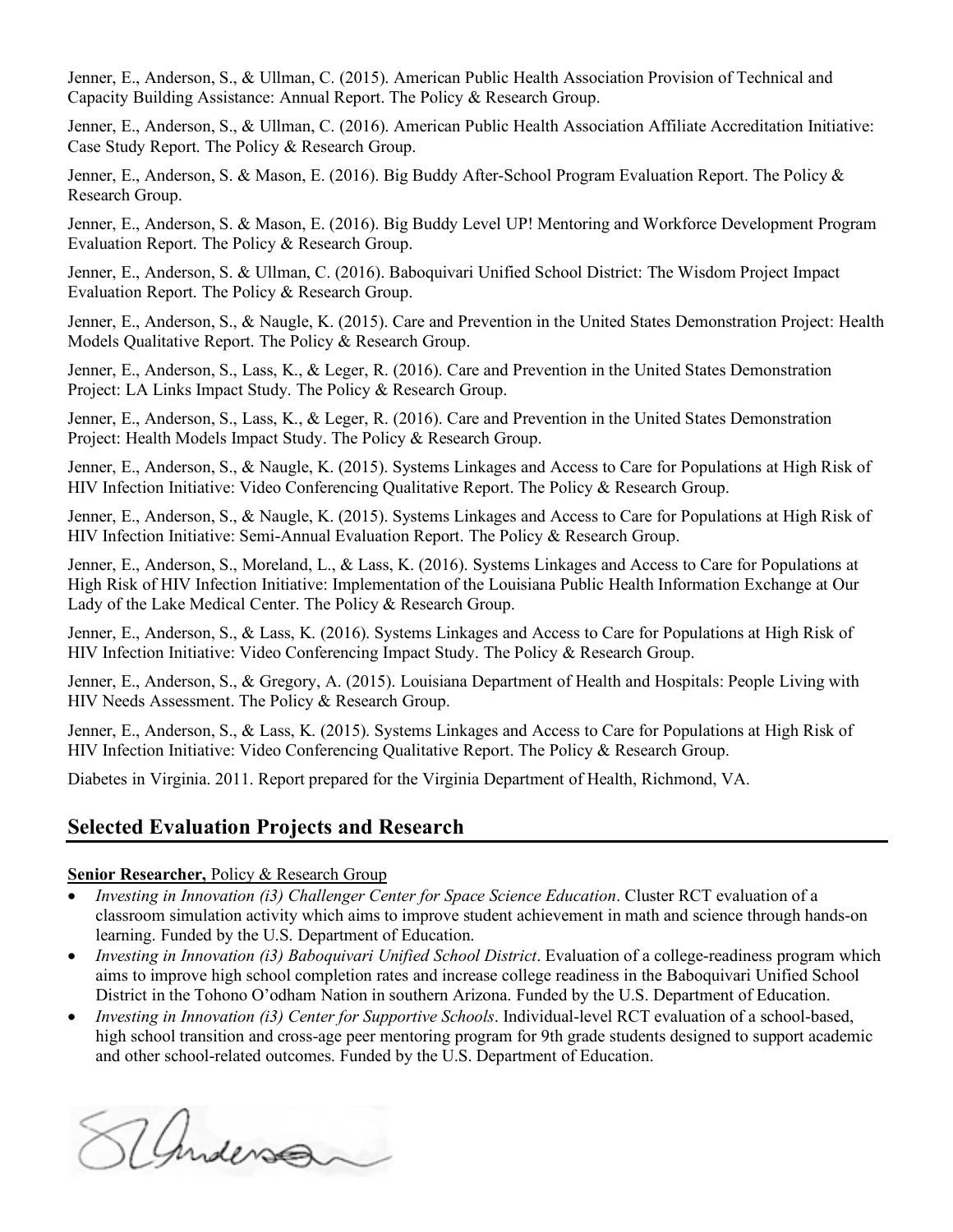- *Louisiana Health Assistance Program (LA HAP).* Qualitative study which explores the relationship between health insurance status and the health and health-related behaviors of persons living with HIV in rural and urban regions in Louisiana. Funded by the Louisiana Office of Public Health.
- *APHA Public Health Accreditation Project*. Mixed-methods evaluation of capacity building sub-awards to leaders of state and regional public health associations (APHA Affiliates) that support strategic partnerships with state, local, tribal and territorial health departments that advance national accreditation efforts. Funded by the Centers for Disease Control and Prevention.
- *Plan4Health, American Planning Association (APA) and American Public Health Association (APHA).* This project supports local coalitions in efforts to reduce chronic disease in communities across the U.S. and address population health goals by promoting the inclusion on health in non-traditional sectors – specifically, urban and regional planning. Funded by the Centers for Disease Control and Prevention.
- *Care and Prevention in the United States Demonstration Project (CAPUS)*. Mixed methods implementation and impact evaluations assess the reach and impact of CAPUS strategies which aim to reduce HIV inequity and health disparities among racial and ethnic minorities.
- *Special Projects of National Significance (SPNS).* Multiple methods evaluation of linkages within systems that serve hard-to-reach populations who are at high risk of HIV infection and transmission: the correctional system and the health care system. Funded by the U.S. Department of Health and Human Services, Health Resources and Services Administration (HRSA).
- *Needs Assessment of Persons Living with HIV/AIDS.* Descriptive account of the needs of Louisiana residents living with HIV. Funded by the Louisiana Office of Public Health.

### **Doctoral student,** Tulane University

- *Evaluation of Chicago Urban Debate League*. Quantitative longitudinal evaluation of the academic and socialemotional effects of participating in Urban Debate Leagues in Chicago Public Schools.
- *Evaluation of APEX Youth Center, New Orleans, LA*. Qualitative evaluation of the effects of participating in an after-school youth development program for young men in Central City, New Orleans.

# **Statistical Analysis**

- Statistical analysis programs: STATA, SPSS, SAS, NVIVO, Atlas TI, GIS
- Statistical analysis techniques: regression analysis (cross-sectional and longitudinal data); structural equation modeling; grounded theory analysis (qualitative data); mediation analysis

# **Conference Presentations**

Association of Schools and Programs of Public Health (ASPPH) annual meeting, Washington, D.C. 2020 Adapting a maternal and child health curriculum for undergraduate public health students [Presentation canceled due to COVID-19]

Association of Schools and Programs of Public Health (ASPPH) annual meeting, Washington, D.C. 2019

- Anderson, S., Washington, S., Wolak, C., Scarpulla, M., & Tripiccio, G.: The Diversity, Inclusion, and Belonging Committee: Broadening Students' Exposure to Topics Related to Social Justice and Health Equity
- Washington, S., Wolak, C., Scarpulla, M., Anderson, S., & Tripiccio, G.: Developing Public Health Leaders: A Commitment to Diversity, Social Justice, and Health Equity

Ryan White Part B Case Management Conference, New Orleans, LA 2016 2015 Needs Assessment of People Living with HIV in Louisiana

Louisiana Statewide HIV Planning Group semi-annual meeting, New Orleans, LA 2016 2015 Needs Assessment of People Living with HIV in Louisiana

Association of Schools and Programs of Public Health (ASPPH) annual meeting, Washington, D.C. 2015

almenson